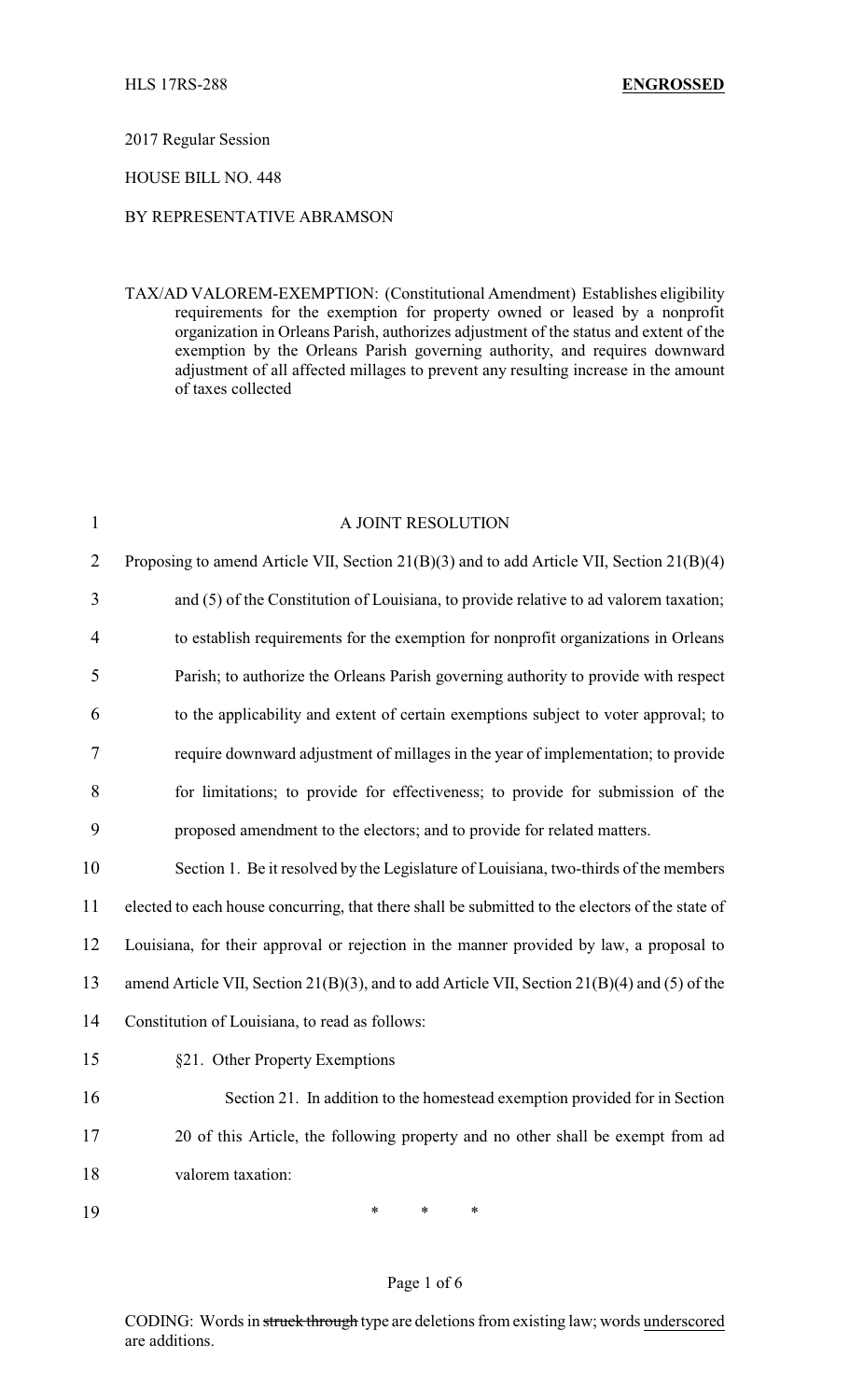| 1              | (B)                                                                                      |  |
|----------------|------------------------------------------------------------------------------------------|--|
| $\overline{2}$ | $\ast$<br>$\ast$<br>∗                                                                    |  |
| 3              | (3) property Property of an organization such as a lodge or club organized               |  |
| 4              | for charitable and fraternal purposes and practicing the same, and property of a         |  |
| 5              | nonprofit corporation devoted to promoting trade, travel, and commerce, and also         |  |
| 6              | property of a trade, business, industry or professional society or association, if that  |  |
| 7              | property is owned by a nonprofit corporation or association organized under the laws     |  |
| 8              | of this state for such purposes.                                                         |  |
| 9              | (4) None of the property listed in Paragraph (B) shall be exempt if owned,               |  |
| 10             | operated, leased, or used for commercial purposes unrelated to the exempt purposes       |  |
| 11             | of the corporation or association; however, in Orleans Parish the exemption provided     |  |
| 12             | for in this Paragraph shall not apply if the property has been vacant for longer than    |  |
| 13             | two years or the property is not exclusively used for the exempt purpose of the          |  |
| 14             | corporation or association. For purposes of this Subparagraph, "exclusive use"           |  |
| 15             | occurs when no more than five percent of the corporation's or association's annual       |  |
| 16             | revenues derived from that parcel are required to be reported as taxable income for      |  |
| 17             | purposes of federal taxation.                                                            |  |
| 18             | Notwithstanding any other provision of this constitution to the<br>(5)(a)                |  |
| 19             | contrary, each exemption established in Subparagraphs (1) through (3) of this            |  |
| 20             | Paragraph, which are referred to hereinafter in this Subparagraph collectively as        |  |
| 21             | "existing exemptions", shall be effective and applicable in Orleans Parish unless and    |  |
| 22             | until a change in a specific exemption is made by the parish governing authority, and    |  |
| 23             | approved by the electors, as provided in this Subparagraph.                              |  |
| 24             | Notwithstanding any other provision of this Section to the contrary, the<br>(i)          |  |
| 25             | Orleans Parish governing authority may reduce or otherwise limit ad valorem tax          |  |
| 26             | exemptions provided for in Subparagraphs (1) through (3) of this Paragraph;              |  |
| 27             | however, in no case shall a tax exemption for a particular property be applicable to     |  |
| 28             | less than fifty percent of the assessed value of the property. A reduction or limitation |  |
| 29             | in an ad valorem tax exemption shall not become effective unless it is authorized by     |  |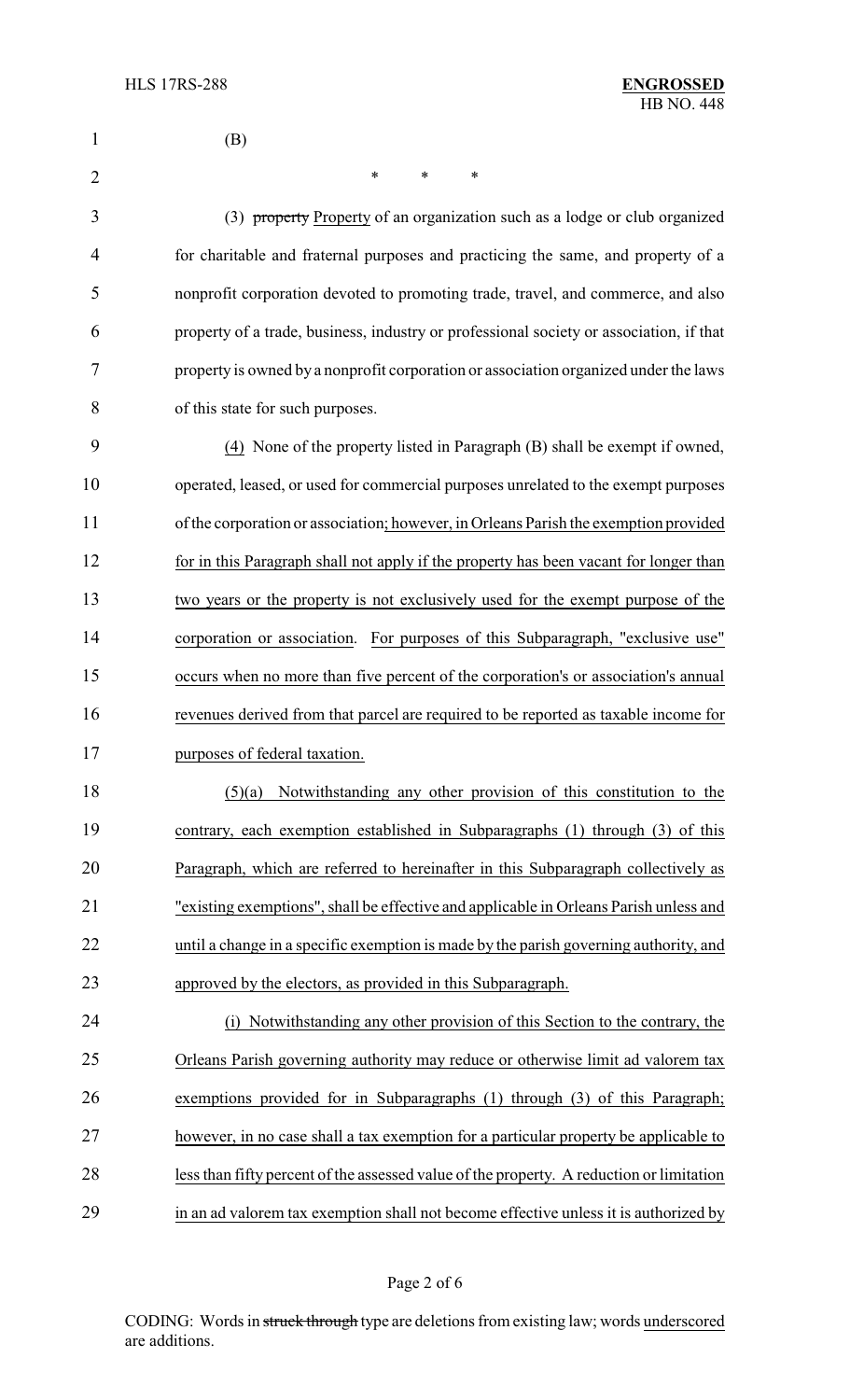| $\mathbf 1$    | a resolution or ordinance adopted by the parish governing authority, and thereafter    |
|----------------|----------------------------------------------------------------------------------------|
| $\overline{2}$ | approved by the electors in Orleans Parish, as required in Item (ii) of this           |
| 3              | Subparagraph.                                                                          |
| 4              | The Orleans Parish governing authority may provide by resolution or<br>(ii)            |
| 5              | ordinance, hereinafter referred to as "ordinance", for the applicability or extent of  |
| 6              | any existing exemption. The ordinance shall designate the specific exemption to be     |
| 7              | affected, and an ordinance may contain changes to more than one specific               |
| 8              | exemption. The ordinance shall only become effective upon the approval of a            |
| 9              | majority of the electors in Orleans Parish voting thereon in an election held for that |
| 10             | purpose. Any change in an existing exemption which is approved by the electors         |
| 11             | shall become effective on the first day of the calendar year following the year in     |
| 12             | which it was approved by the electors, and is deemed to be an instance of              |
| 13             | implementation of the provisions of this Subparagraph. If not approved by the          |
| 14             | electors, an ordinance to effect a change in an existing exemption shall have no       |
| 15             | effect.                                                                                |
| 16             | The total amount of ad valorem taxes collected by any taxing authority<br>(b)          |
| 17             | in Orleans Parish in the year in which the provisions of this Subparagraph are         |
| 18             | implemented shall not be increased, as a result of such implementation, above the      |
| 19             | amount of ad valorem taxes collected in the year preceding the implementation. To      |
| 20             | accomplish this result, it shall be mandatory for each affected taxing authority to    |
| 21             | adjust millages downwards without regard to millage limitations otherwise contained    |
| 22             | The maximum authorized millages shall be decreased in<br>in this constitution.         |
| 23             | proportion to the amount of adjustment downward. Thereafter, such millages shall       |
| 24             | remain in effect unless changed as permitted by this constitution.                     |
| 25             | $\ast$<br>*<br>*                                                                       |
| 26             | Section 2. Be it further resolved that the provisions of the amendment contained in    |
| 27             | this Joint Resolution shall become effective on January 1, 2019.                       |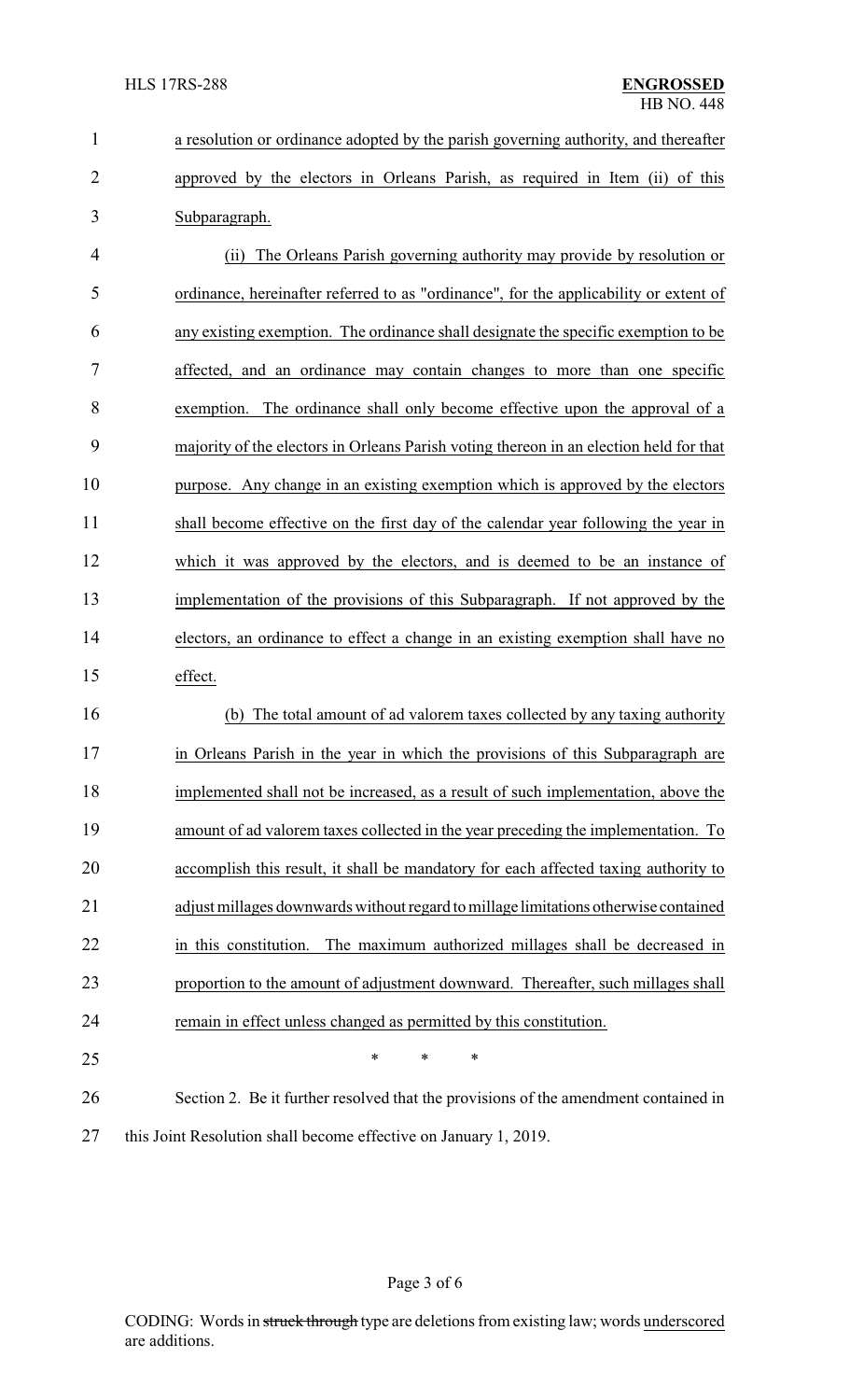| $\mathbf{1}$   | Section 3. Be it further resolved that this proposed amendment shall be submitted             |  |  |
|----------------|-----------------------------------------------------------------------------------------------|--|--|
| $\overline{2}$ | to the electors of the state of Louisiana at the statewide election to be held on October 14, |  |  |
| 3              | 2017.                                                                                         |  |  |
| $\overline{4}$ | Section 4. Be it further resolved that on the official ballot to be used at said election     |  |  |
| 5              | there shall be printed a proposition, upon which the electors of the state shall be permitted |  |  |
| 6              | to vote YES or NO, to amend the Constitution of Louisiana, which proposition shall read as    |  |  |
| $\tau$         | follows:                                                                                      |  |  |
| 8              | Do you support an amendment concerning the ad valorem tax exemption for                       |  |  |
| 9              | property of a nonprofit organization in Orleans Parish to require that the                    |  |  |
| 10             | property be in use exclusively for the exempt purpose of the organization,                    |  |  |
| 11             | and further to authorize the Orleans Parish governing authority, with voter                   |  |  |
| 12             | approval, to limit or reduce ad valorem tax exemptions for nonprofit                          |  |  |
| 13             | organizations by up to 50% of the property value, and in such event to                        |  |  |
| 14             | require a concurrent downward adjustment of millages to reflect any                           |  |  |
| 15             | resulting change in the tax base due to a change in an exemption? (Effective                  |  |  |
| 16             | January 1, 2019) (Amends Article VII, Section 21(B)(3), Adds Article VII,                     |  |  |
| 17             | Section 21(B)(4) and $(5)$ )                                                                  |  |  |

## DIGEST

The digest printed below was prepared by House Legislative Services. It constitutes no part of the legislative instrument. The keyword, one-liner, abstract, and digest do not constitute part of the law or proof or indicia of legislative intent. [R.S. 1:13(B) and 24:177(E)]

| HB 448 Engrossed | 2017 Regular Session | Abramson |
|------------------|----------------------|----------|
|                  |                      |          |

**Abstract:** Limits eligibility for the ad valorem tax exemption in Orleans Parish for a nonprofit organization to property that is in use exclusively for the exempt purpose of the organization, and authorizes adjustment of the extent of the tax exemption by the Orleans Parish governing authority, subject to voter approval, and requiring concurrent downward adjustment of millages to reflect any resulting changes in the tax base.

Present constitution provides for the classification and assessment of property subject to ad valorem taxation. Further provides certain exemptions to ad valorem taxes.

Present constitution authorizes an exemption for property owned by a nonprofit corporation or association organized and operated exclusively for the following purposes: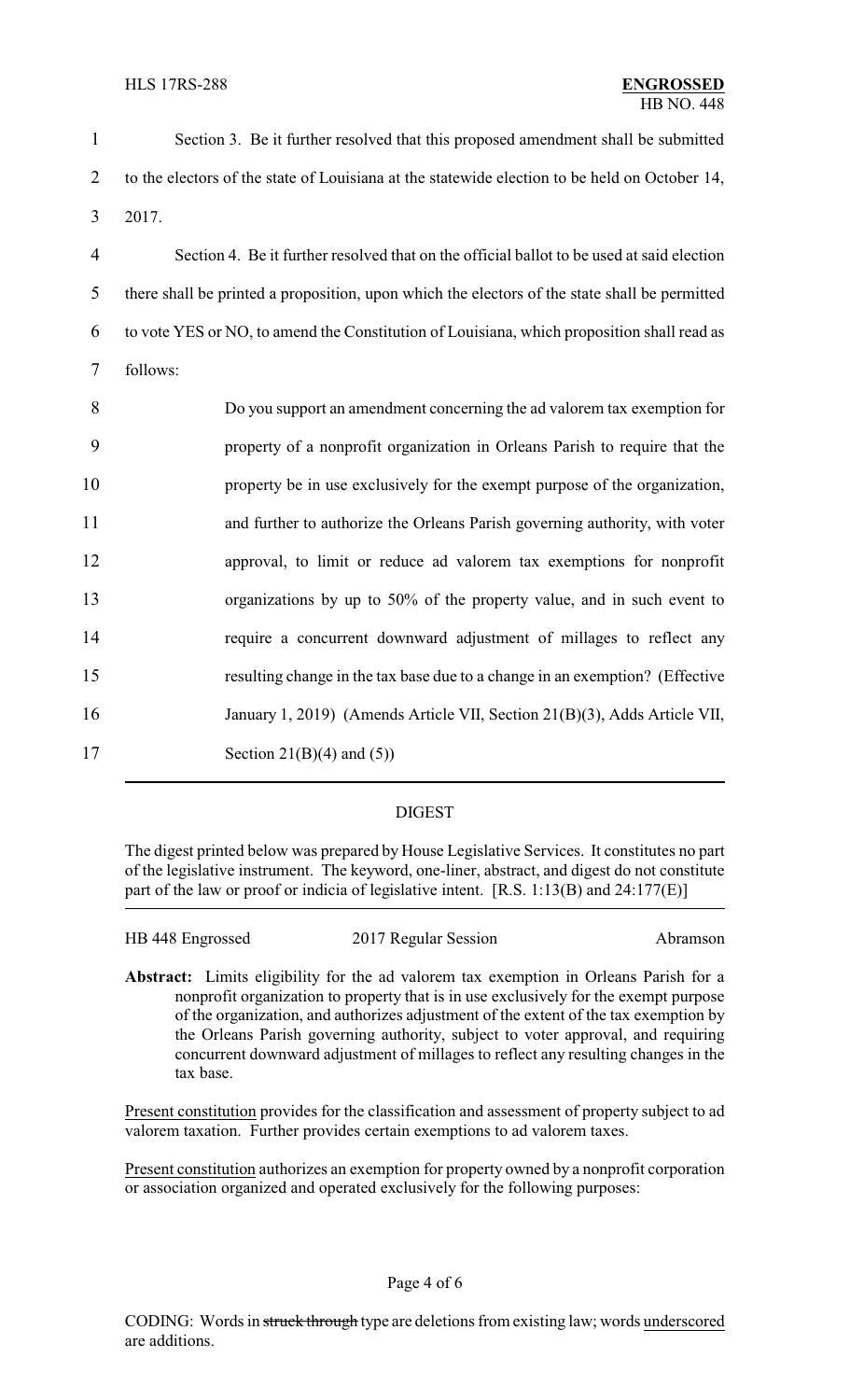- (1) Religious.
- (2) Dedicated places of burial.
- (3) Charitable.
- (4) Health and welfare.
- (5) Educational.
- (6) A charitable or fraternal club or lodge.
- (7) Promotion of trade, travel, and commerce.
- (8) A professional society or association for trade, business, or industry.

Present constitution authorizes an exemption for property leased to a nonprofit corporation or association for use solely for the following purposes:

- (1) Housing for homeless persons.
- (2) Property of a bona fide labor organization representing its members or affiliates in collective bargaining efforts.

Present constitution provides that none of the property of nonprofit corporations or organizations shall be exempt if owned, operated, leased, or used for commercial purposes unrelated to the exempt purposes of the corporation or association.

Proposed constitutional amendment retains present constitution and prohibits eligibility for the exemption for property in Orleans Parish if the property has been vacant for longer than two years or is not wholly devoted to and exclusively used for the exempt purpose of the corporation or association. For purposes of proposed constitutional amendment "exclusive use" occurs when no more than 5% of the nonprofit entity's annual revenue from that property is required to be reported as taxable income for purposes of federal taxation.

Proposed constitution adds authority for the Orleans Parish governing authority, by ordinance and with voter approval, to provide for the applicability or extent of exemptions for nonprofit organizations. A reduction in the amount of a tax exemption shall not exceed fifty percent of the assessed value of the property. Any change in an exemption shall become effective on the first day of the calendar year following the year in which it was approved and shall be deemed to be an implementation of proposed constitution.

Proposed constitution requires that in any year in which the provisions of proposed constitution are implemented, all millages in Orleans Parish shall be adjusted downward to prevent any increase in the amount of taxes collected due to the provisions of proposed constitution. To accomplish this result, each taxing authority is required, in any year of implementation, to adjust millages downwards without regard to millage limitations contained in present constitution, and the maximum authorized millages shall be decreased, without further voter approval. Thereafter, such millages shall remain in effect unless changed as permitted by present constitution.

Provides for submission of the proposed amendment to the voters at the statewide election to be held Oct. 14, 2017.

Effective Jan. 1, 2019.

(Amends Const. Art. VII, §21(B)(3); Adds Const. Art. VII, §21(B)(4) and (5))